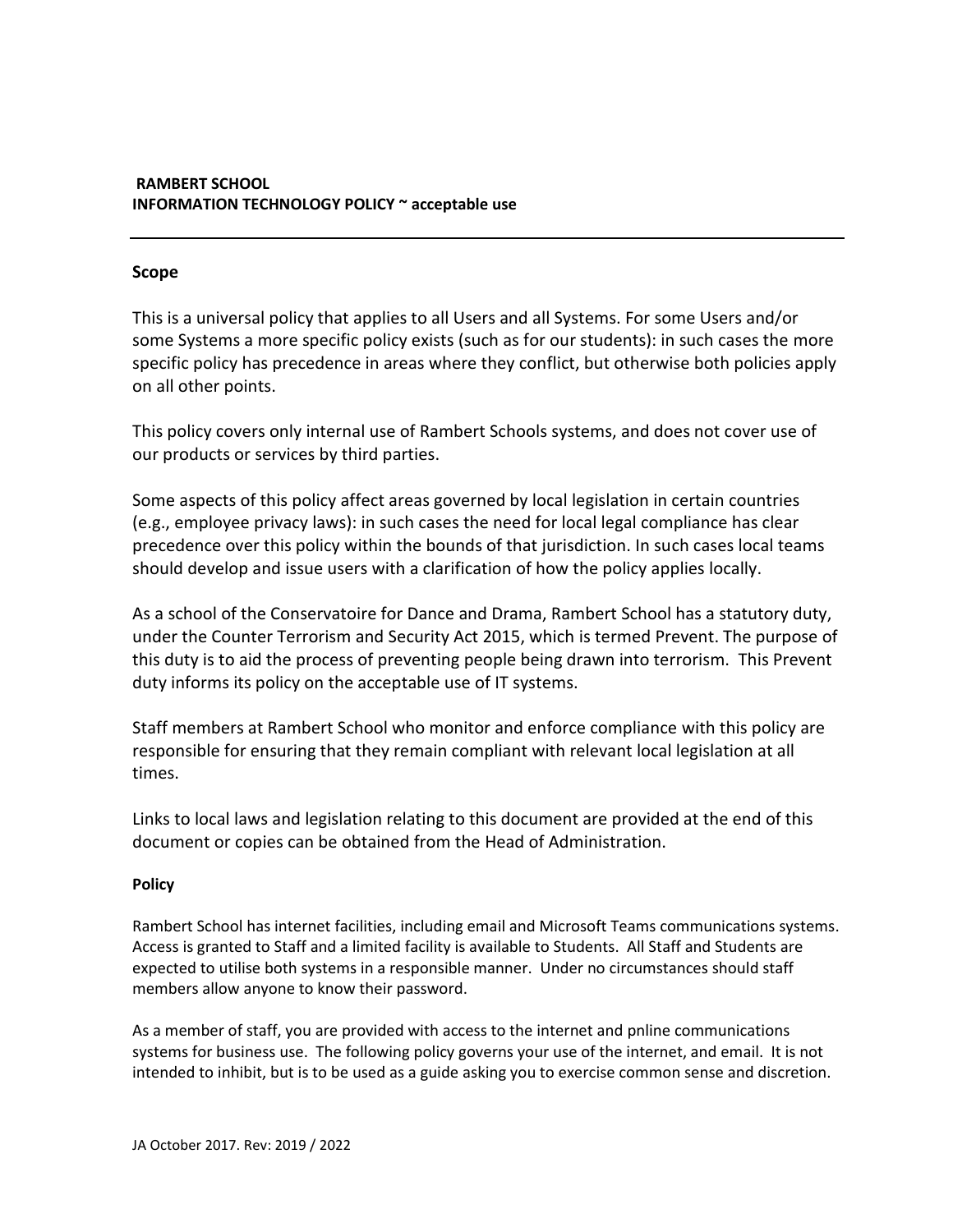Access to the internet is strictly limited, where access is given the following restrictions will apply:

- Staff are banned from using the internet for private or freelance business,
- Staff and Students are banned from visiting pornographic sites or conducting political activities.
- Browsing and surfing should not be carried out in the School's time.
- All Users are forbidden to access, create and transmit offensive, obscene and indecent material on the internet

## **Procedures**

The School's computer system is managed and monitored by ClickOn IT London Ltd. In case of any computer problem during office hours, staff and students should advise the Operations Manager or ClickOnIT directly, in their absence.

Staff have access to shared files through the network with documents being stored on a cloud-based system.

No documents should be kept on a computer's hard drive, for instance on the desktop, as such documents will not be backed up in case of system loss.

Requests for new user accounts must be made through the Operations Manager. Any changes to current user accounts must be authorised by the Operations Manager.

Passwords must be kept private and not disclosed to any other person.

Any requirements to add new software to the system must be authorised by the Operations Manager and Chief Operating Officer.

The server is located in the First Floor Operations & Development Office. Access to the server is limited to the Operations & Development Team.

Limited personal use of the Internet for sending or receiving personal e-mail is acceptable as long as it does not interfere with your work and providing you exercise good judgment. If you use your School email account for personal statements, it is recommended you use the following:

*"The statements and opinions expressed here are my own and do not necessarily represent those of Rambert School".*

#### **Viruses**

• The School uses a comprehensive software programme to monitor email attachments for viruses. However, this is not a 100% effective method and viruses can still be transmitted. Therefore, care should be exercised and email attachments should only be opened if the recipient is known, or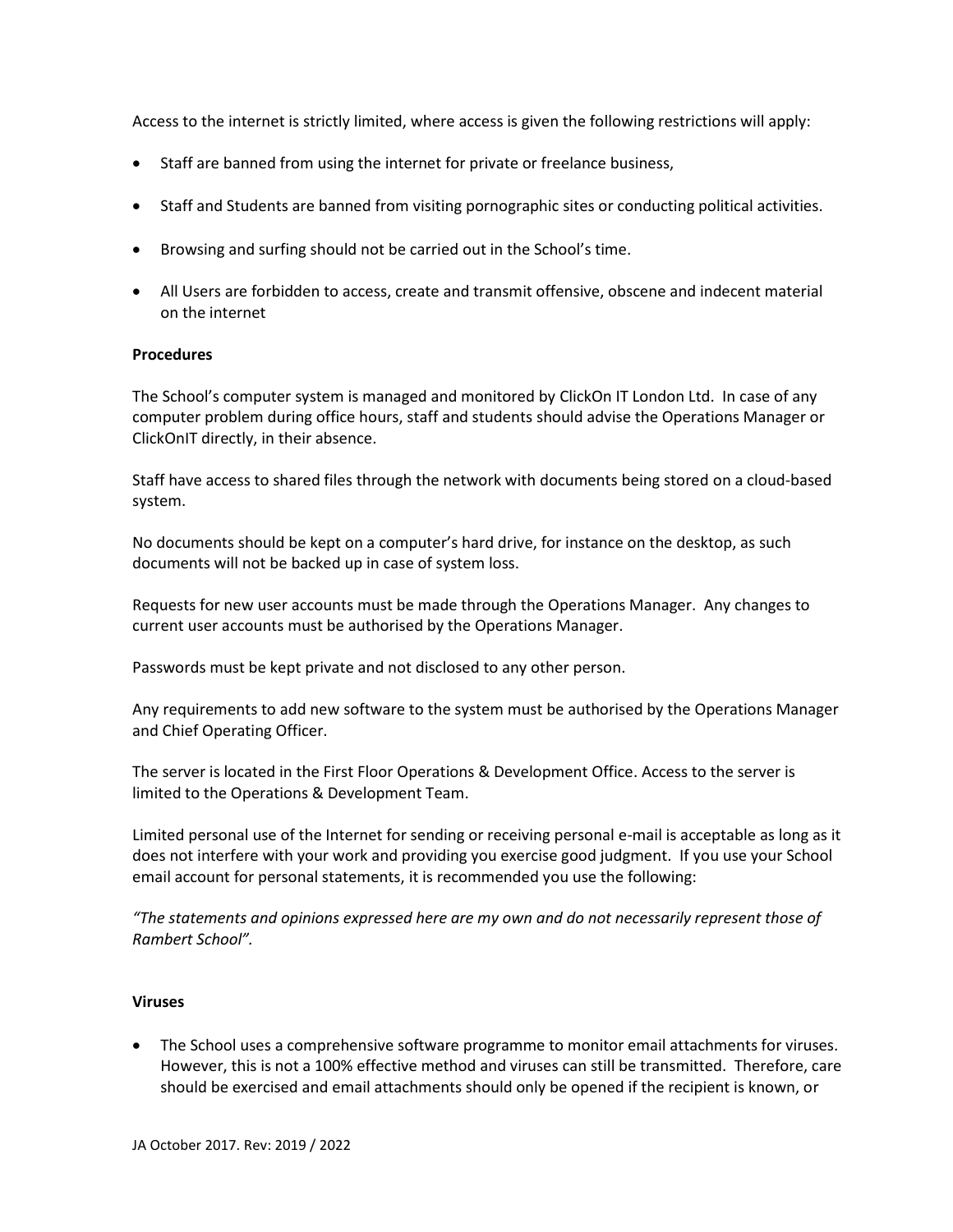the email is expected. Email attachments are a potential source of a virus infection and may contribute to excessive network traffic.

• Phishing emails may be received from unscrupulous companies. These are emails apparently from established companies requesting School information, such as bank details. The companies the School deals with will never ask for this information by email and these emails should always be considered a hoax and deleted without replying. If you are in any doubt, you should ask the Operations Manager or ClickOnIT directly.

Some of these factors are a crime under the Computer Misuse Act 1990.

## **Legal Issues**

- Be warned…email messages do not disappear; they are permanently recorded and available to be reassembled at a later date and consequently can be libellous. Retrieval is possible even when they have apparently been deleted from computers. In law, internal emails and paper memos are not distinguished between. Broadly speaking an untrue statement of fact which damages the reputation of a person or company by causing people to think worse of the victim, will be libellous.
- Copyright infringement can occur when downloading files from the internet with no express or implied permission to do so and includes graphics, sound effects and text that is copied into or attached to an email message. Additionally, the new material may not be licensed.
- Emails have to be disclosed if requested for court cases. Messages about an employee that could be relevant in future litigation must be placed on the employee's personnel file.
- Email messages can be legally binding. Contracts can be set up via email.
- Police are entitled to intercept email messages and read them without obtaining warrants.

#### **Computer Misuse Act 1990**

The following activities are offences under the Computer Misuse Act 1990.

- **Password Offences and Hacking -** A person is guilty of an offence if they cause a computer to perform any function with the intent of securing access to any programme or data, knowing that the intended access is unauthorised.
- **Computer modifications** A person is guilty of an offence if they perform modifications such as adding or deleting data, knowing that they are not authorised to do so.
- **Viruses**  A person is guilty of an offence if they introduce a virus, even if they do not know where or what the effect will be.
- **Data Protection** A person is guilty of an offence if they fail to exercise appropriate security measures to protect data covered by the Data Protection Act.

•

**Employees should be aware that penalties under the Act vary from fines to a maximum of 5 years imprisonment in relation to offences involving the use of the computer to commit an arrestable offence.**

#### **Security & Monitoring**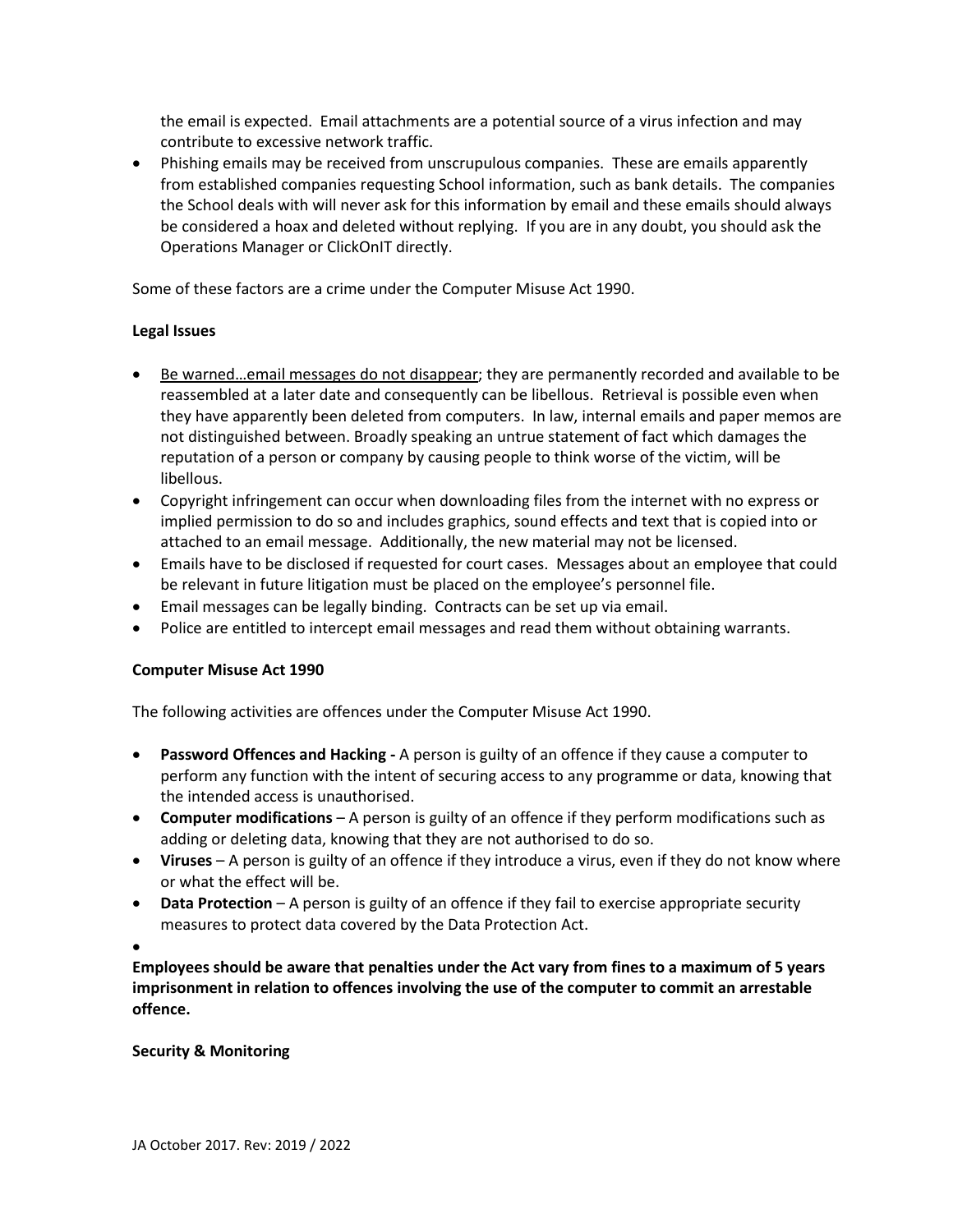- To ensure the School gains the maximum benefit from computers and to prevent legal cases the School may monitor the use of the systems (email and internet). From time to time the School may monitor staff messages
- All breaches of computer security will be referred to the Principal. Where a criminal offence may have been committed, the line manager in conjunction with the Principal will decide whether to involve the police.
- Any member of staff who suspects that a fellow employee or student is abusing the computer system may speak in confidence to the Principal. Staff who breach the company policy may be dealt with by the School's disciplinary procedure. The level of sanction will be dependant on the severity of the breach.
- Misuse of computers is a serious disciplinary offence and may result in summary dismissal. This is not an exhaustive list, but the following are some examples of misuse:-
	- $\degree$  Fraud and theft
	- **System sabotage**
	- Introduction of viruses and time bombs
	- Using unauthorised software
	- Obtaining unauthorised access
	- Using the system for non business use
	- <sup>o</sup> Sending flame mail or mail that is harassing by nature
	- Hacking
	- Breach of company security procedures
	- Taking part in electronic chain letters
	- Accessing pornography
	- $\degree$  Engaging in on-line gambling
	- Downloading or distributing copyright information.
	- <sup>o</sup> Posting confidential information about Rambert School or its customers or suppliers

#### **Monitoring and Filtering**

All data that is created and stored on School computers is the property of the School and there is no official provision for individual data privacy, however wherever possible the School will avoid opening personal emails.

IT system logging will take place where appropriate, and investigations will be commenced where reasonable suspicion exists of a breach of this or any other policy.

The School has the right (under certain conditions) to monitor activity on its systems, including internet, email and social media use, in order to ensure systems security and effective operation, and to protect against misuse.

Any monitoring will be carried out in accordance with audited, controlled internal processes, the UK Data Protection Act 1998, the Regulation of Investigatory Powers Act 2000 and the Telecommunications (Lawful Business Practice Interception of Communications) Regulations 2000.